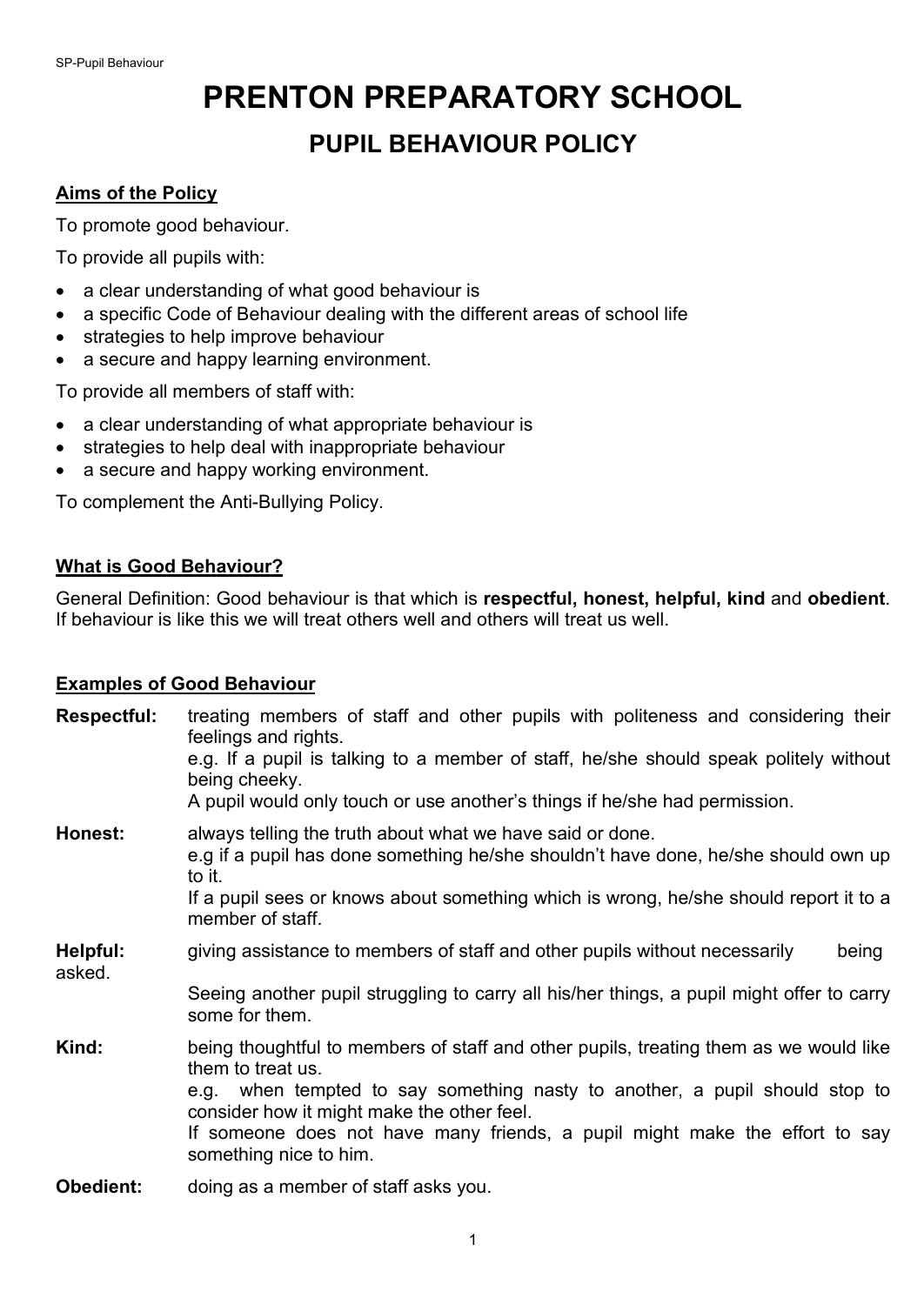### **Code of Behaviour**

A Code of Behaviour for pupils follows this policy. It details Good Behaviour (respectful, honest, helpful, kind, obedient) in the specific areas of school life.

## **What is inappropriate behaviour?**

General Definition: Inappropriate behaviour is that which is **disrespectful, dishonest, unhelpful, unkind and disobedient**. It is often deliberate but sometimes unintentional. Either deliberately or unintentionally, it is a failure to consider the effects it will have on other people, both members of staff and pupils.

#### **Examples of Inappropriate Behaviour**

| Disrespectful:    | treating members of staff or other pupils impolitely and treating their things without<br>care.<br>e.g. when being spoken to by a member of staff, a pupil continues to walk on, not<br>stopping to listen carefully.<br>A pupil takes another's pen without asking and damages it.                                   |
|-------------------|-----------------------------------------------------------------------------------------------------------------------------------------------------------------------------------------------------------------------------------------------------------------------------------------------------------------------|
| <b>Dishonest:</b> | not telling the truth about what was said or done.<br>e.g. being silly in a classroom, a pupil breaks a piece of furniture and refuses to<br>admit that it was he/she who had done it.                                                                                                                                |
| Unhelpful:        | not being prepared to be helpful when needed or being asked to do something and<br>failing to do it properly.<br>e.g. having been asked to help tidy the classroom up at the end of the day, a pupil<br>intentionally leaves his/her chair out.                                                                       |
| Unkind:           | not thinking of others when doing or saying something, hurting another in the<br>process.<br>e.g. a pupil deliberately makes fun of another's size, not thinking that he/she is<br>embarrassed and quietly hurt by it.<br>If a pupil cannot pass the football properly, another shouts out that he/she is<br>useless. |
| Disobedient:      | not doing as a member of staff asks you or failing to follow rules.<br>e.g. having been told by a member of staff to stop being silly in class, a pupil<br>continues to do so.                                                                                                                                        |

#### **Strategies to Help Good Behaviour**

Pupils behave well and appropriately when:

- they stop and think before saying or doing anything
- they remember that they are capable of being positive
- they understand that their interests are not necessarily more important than those of others
- they think about others' needs before their own
- they realise that aggression, both physical and verbal, is not how needs are met nor problems solved.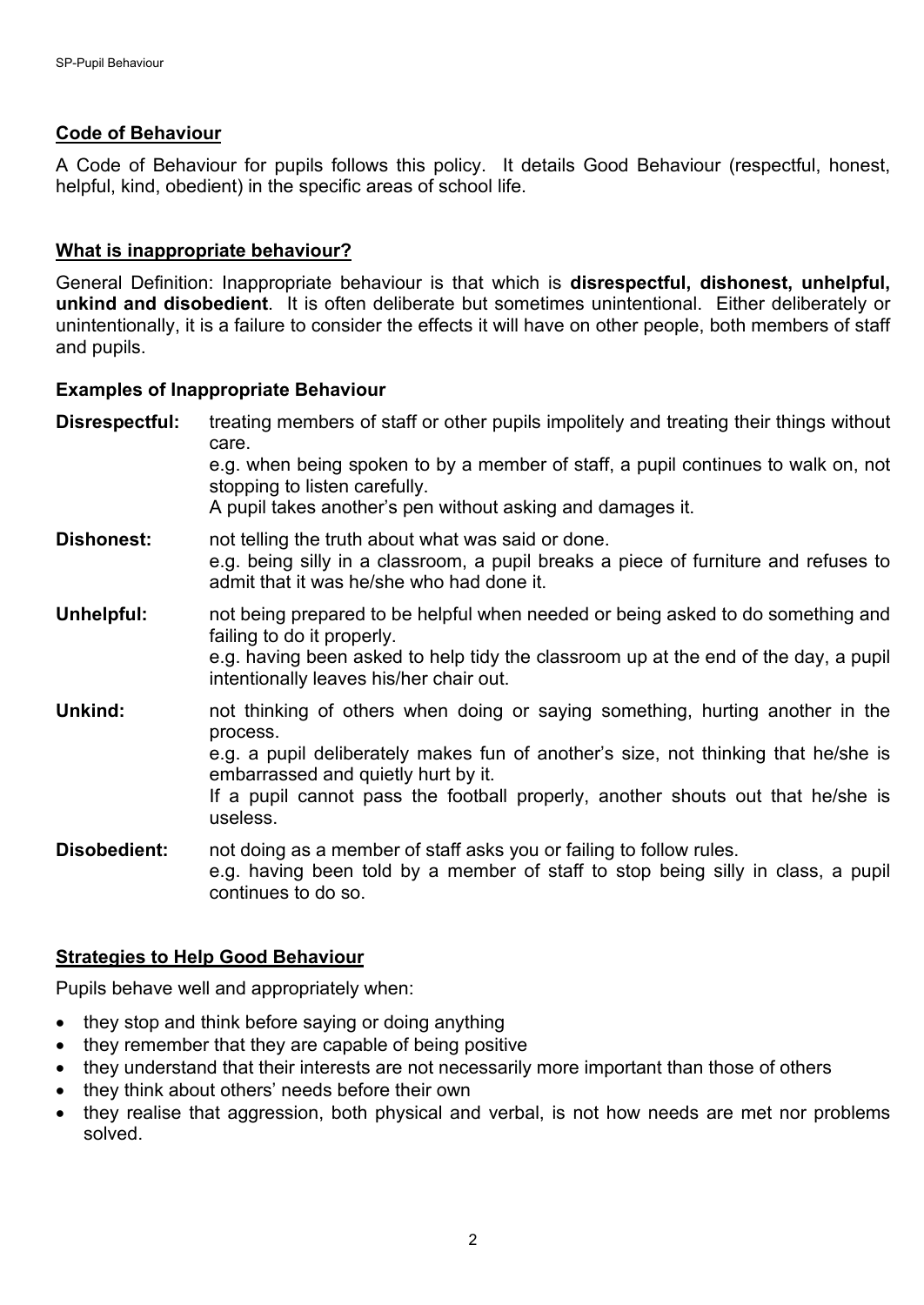# **Dealing With Good Behaviour**

Members of staff deal with **good behaviour** by:

- praising and thanking pupils verbally when good behaviour is displayed
- informing Form Teachers about such good behaviour
- public acknowledgement of good behaviour in Assembly good conduct badge
- rewarding pupils with House Points, including the use of Dojo to display them, where appropriate
- noting good behaviour in school reports.

## **Dealing with Inappropriate Behaviour**

Members of staff deal with **inappropriate behaviour** by:

- reprimanding a pupil for inappropriate behaviour and demanding that it stop immediately
- informing Form Teachers about persistent inappropriate behaviour
- informing the Headteacher about seriously inappropriate and persistent behaviour
- contacting parents about particular behaviour (in collaboration with the Headteacher)
- setting a pupil a detention over lunchtime
- removing privileges from pupils
- Physical intervention may be necessary in circumstances for the purposes of averting immediate danger of personal injury to any person (including the child) or to manage a child's behaviour if absolutely necessary. If physical intervention is used it must be recorded and reported to the parent on the same day or as soon as is reasonably practicable. See the Staff Conduct policy for guidance in this area
- Corporal punishment is prohibited and should never be used or threatened in any form.

# **Pupils with SEND:**

At Prenton Prep we understand that pupils with SEND may require reasonable adjustments with regards to the behaviour policy. It is recognised that behavioural difficulties can be closely linked to a failure of a child to access education and make progress.

Behavioural difficulties can also often be caused by underlying conditions, including mental health problems, underlying disabilities, and problems outside of school.

At Prenton Prep we try to look at the underlying causes of behaviour, as well as having appropriate disciplinary routes. With SEND pupils there is often a need for early intervention to assess whether the behaviour is a result of unmet learning needs.

All children identified to have SEND are placed upon an Additional Support Plan and, if a need regarding behaviour is identified, a section on how to support behavioural issues will be included. This may involve a variety of strategies such as: removing a pupil from certain situations they find difficult or additional pastoral support to ensure that every child is able to access their education.

All lessons are differentiated in order to ensure that every child has access to an appropriate curriculum and staff have received training in SEND to attempt to minimise difficulties.